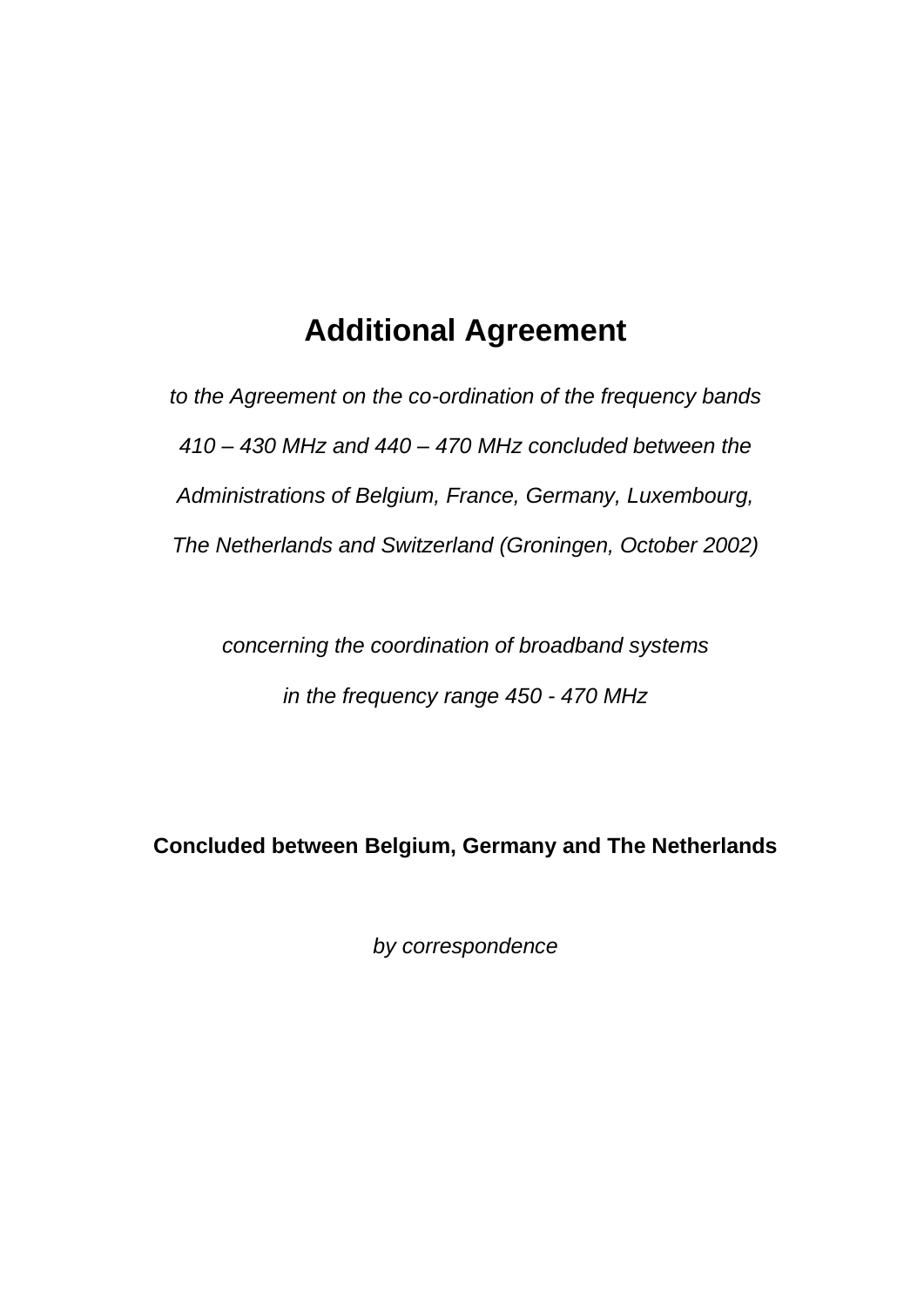## **1. Aim of the Agreement**

- 1.1 The aim of this agreement is to make provisions for the coordination of broadband systems in the frequency range  $450 - 470$  MHz in addition to the "Agreement on the coordination of the frequency bands 410 – 430 MHz and 440 – 470 MHz concluded between the Administrations of Belgium, France, Germany, Luxembourg, The Netherlands and Switzerland (Groningen, October 2002)".
- 1.2 The relevant provisions of the Groningen Agreement (2002) shall be applied unless otherwise laid down in this additional agreement.

### **2. Principles – Background**

- 2.1 The Administrations of Belgium, Germany and The Netherlands deemed it necessary to conclude an agreement on the coordination principles for land mobile systems with channel spacing (CS) greater than 1 MHz, i.e. wideband and broadband systems, in the frequency range 450 – 470 MHz.
- 2.2 Narrowband systems (channel spacing ≤ 25 kHz) on both sides of the border may continue to operate and further be deployed according to the conditions laid down in the Groningen Agreement 2002.
- 2.3 In the covered coordination zones where at least one administration intends to put broadband systems into operation, the conditions according this additional agreement shall be applied.
- 2.4 The interpretation regarding the protection requirement of narrowband systems from emissions of foreign broadband systems solely falls to the Administration of the narrowband systems. Administrations can use frequencies for narrowband systems without prior co-ordination in accordance with paragraphs 3 and 4 of the Groningen Agreement (2002). The protection of receivers is limited in accordance with paragraph 5 of the Groningen Agreement.

### **3. Technical provisions**

- 3.1 For broadband systems the FDD (frequency division duplex) mode of operation is considered with the following arrangement: The duplex spacing shall be 10 MHz with base station transmission (downlink) located in the upper part of the band (460 - 470 MHz) and terminal station transmission (uplink) located in the lower part of the band (450 - 460 MHz).
- 3.2 In the coordination zones BEL/D/HOL, BEL/HOL and D/HOL the conditions for the operation of broadband systems in border areas are dependent on the extent of overlap between allocations of NB channels and broadband carrier (see Annexes 1, 2 and 3).

Broadband systems may be operated without coordination with the neighbouring country if the produced field strength does not exceed the following values: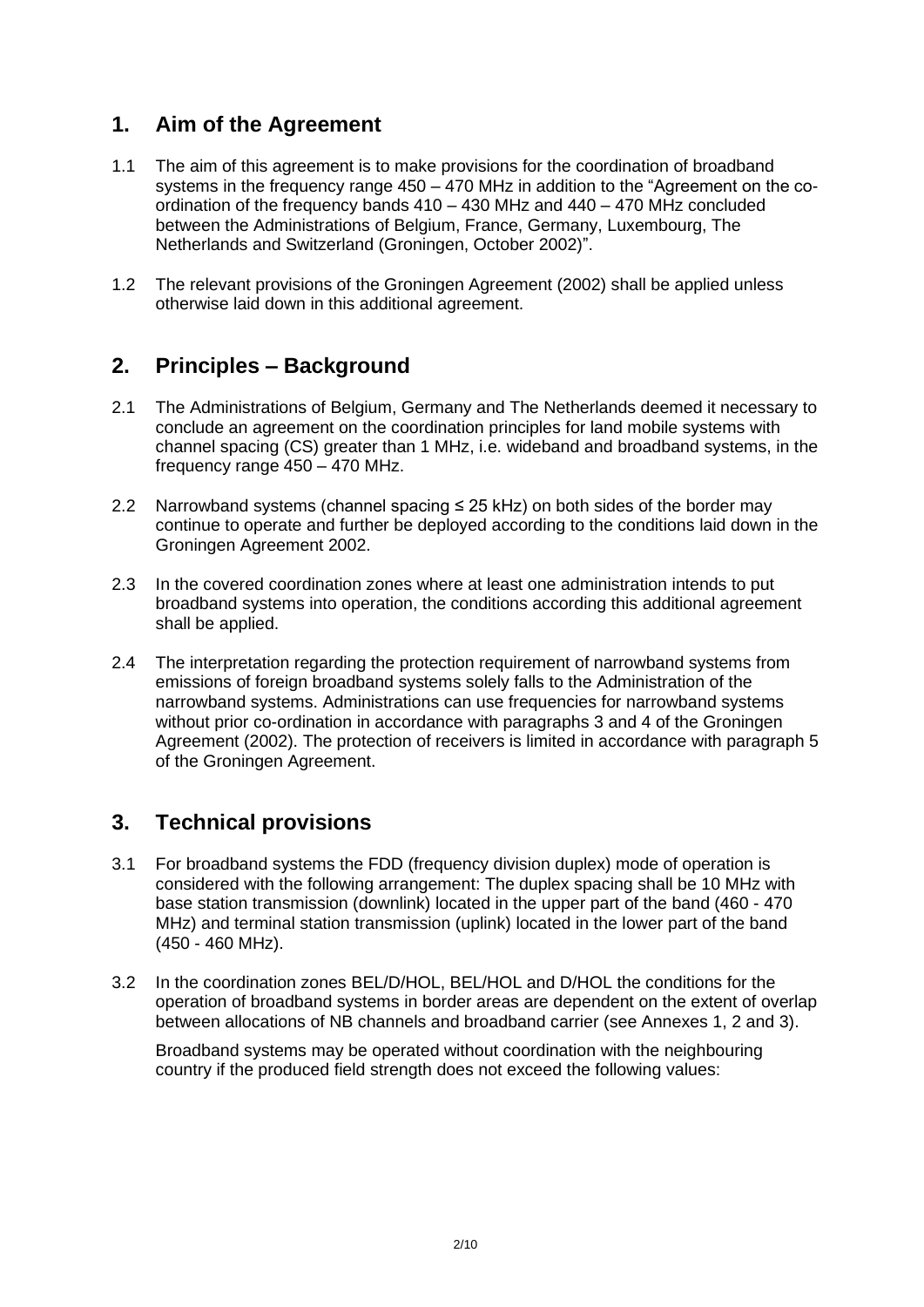a) Full or partial overlap  $\geq$  500 kHz<sup>1</sup>

20 dBµV/m/25 kHz at a height of 10 m above ground at the borderline for BB carrier operating on NB non-preferential frequencies (blocks)

20 dBµV/m/25 kHz at a height of 10 m above ground at the 40 km line for BB carrier operating on NB preferential frequencies (blocks)

To obtain the value for broadband carrier the bandwidth correction factor as defined in the latest version of the HCM-Agreement annex 1 has to be added.

The field strength values in this sub-clause refer to a time probability of 1%.

b) Partial overlap < 500 kHz

41 dBµV/m/25 kHz at a height of 10 m above ground at the borderline

To obtain the value for broadband carrier the bandwidth correction factor as defined in the latest version of the HCM-Agreement annex 1 has to be added.

The field strength value in this sub-clause refers to a time probability of 1%.

The field strength value in this sub-clause is defined under the assumption that preferential NB channels use their full preferential rights, i.e. 20 dBµV/m/25 kHz at the 40 km line.

Possible measures for cases where preferential NB channels do not use their full preferential rights are:

- channel selective decrease of radiated power of BB carrier (filtering)

- increase of radiated power of NB channel under preferential rights

Before deployment of these measures the operator of the BB system has to declare takeover of all expenses by self-obligation.

The efficiency of these measures has to be proven by individual coordination cases.

The provisions of this sub-clause shall ensure protection of actual assignments as well as future assignment rights under the NB preferential regime.

c) No overlap (BB vs. BB)

55 dBµV/m/5 MHz at a height of 3 m above ground at the borderline

37 dBµV/m/5 MHz at a height of 3 m above ground at a distance of 10 km

Valid for base stations of BB systems using

- the same technologies on both sides of the borderline with centre frequencies not aligned, or
- the same technologies on both sides of the borderline with centre frequencies aligned and with preferential code/PCI or
- different technologies on the opposite sides of the borderline

37 dBµV/m/5 MHz at a height of 3 m above ground at the borderline

Valid for base stations of BB systems using the same technologies on the opposite side of the borderline with centre frequencies aligned and with non-preferential codes/PCI.

<sup>1</sup> ECC Report 276, § 1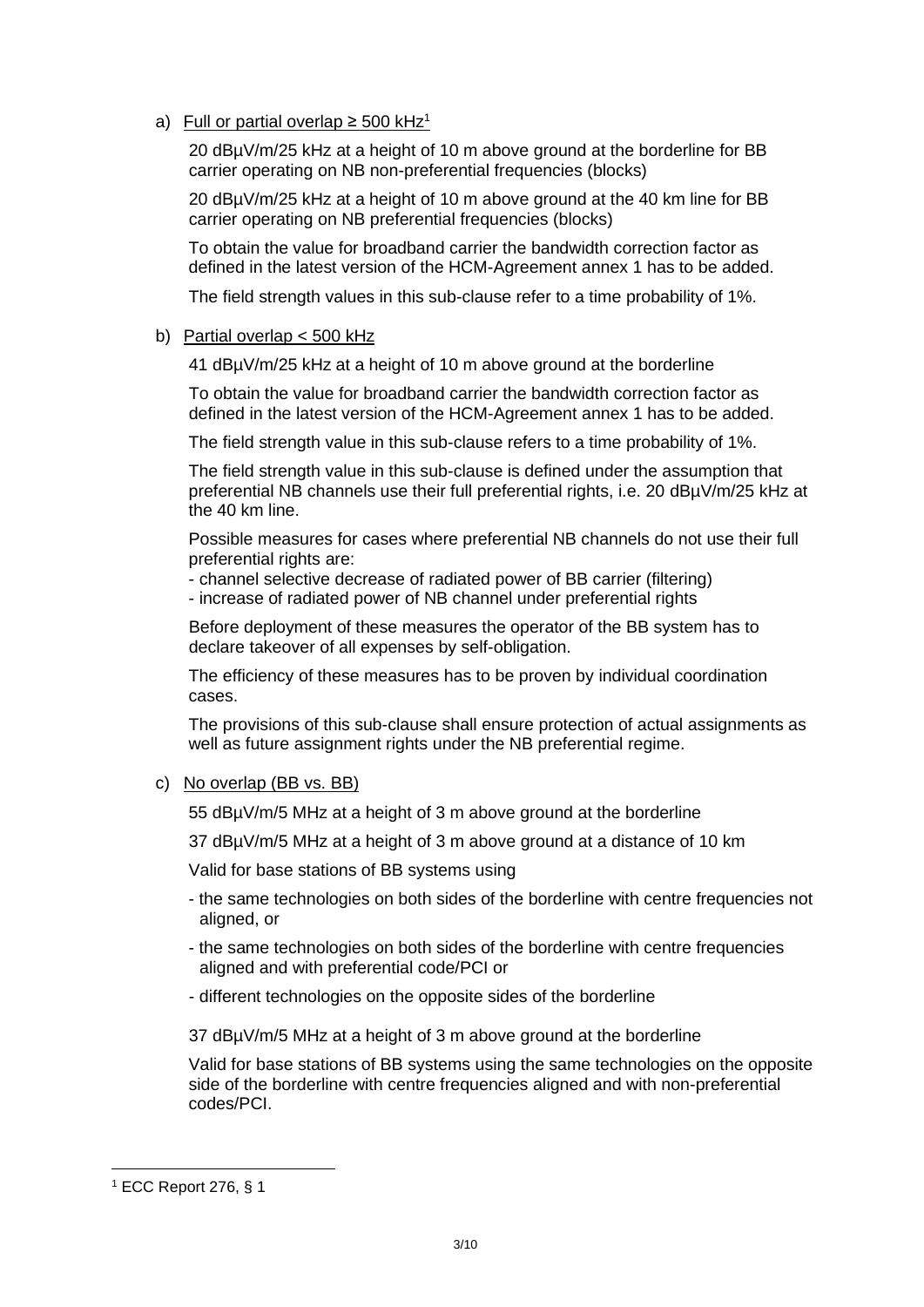The field strength values refer to the predicted mean field strength of each cell produced by the base station and are defined inside a reference frequency block of 5 MHz.

In cases of other frequency block sizes 10 x  $log_{10}$  (frequency block size / 5 MHz) should be added to the field strength values.

The field strength values in this sub-clause refer to a time probability of 10%.

- 3.3 In the coordination zone BEL/D the following technical conditions shall apply in the frequency range 451-455.74/461-465.74 MHz:
- 3.3.1 Frequencies for narrowband systems (bandwidth ≤ 25 kHz)
	- a) Distance between the base station and the borderline  $\leq 15$  km

Frequencies may be used without coordination if the field strength does not exceed a value of 34 dBµV/m/25 kHz at a height of 10 m above ground at a distance of 15 km inside the affected country.

The propagation curves with a time probability of 10 % for analogue emissions or with a time probability of 1 % for digital emissions shall be used.

b) Distance between the base station and the borderline > 15 km

Frequencies may be used without coordination if the field strength does not exceed a value of 20 dBµV/m/25 kHz at a height of 10 m above ground at a distance of 40 km inside the affected country.

The propagation curves with a time probability of 10 % for analogue emissions or with a time probability of 1 % for digital emissions shall be used.

3.3.2 Frequencies for wideband systems (bandwidth > 25 kHz)

a) Distance between the base station and the borderline  $\leq 15$  km

Frequencies may be used without coordination if the field strength does not exceed a value of 43 dBµV/m/5 MHz at a height of 10 m above ground at a distance of 15 km inside the affected country.

The propagation curves with a time probability of 1 % shall be used.

b) Distance between the base station and the borderline > 15 km

Frequencies may be used without coordination if the field strength does not exceed a value of 26 dBµV/m/5 MHz at a height of 10 m above ground at a distance of 40 km inside the affected country.

The propagation curves with a time probability of 1 % shall be used.

#### **4. Operators arrangements**

In spectrum parts of overlapping broadband carriers operators arrangements have precedence over individual coordination.

The conclusion of arrangements between operators shall be allowed to the extent possible, according to the provisions laid down in the "Agreement between the administrations of Belgium, France, Germany, Luxembourg, The Netherlands and Switzerland concerning the approval of arrangements between operators of terrestrial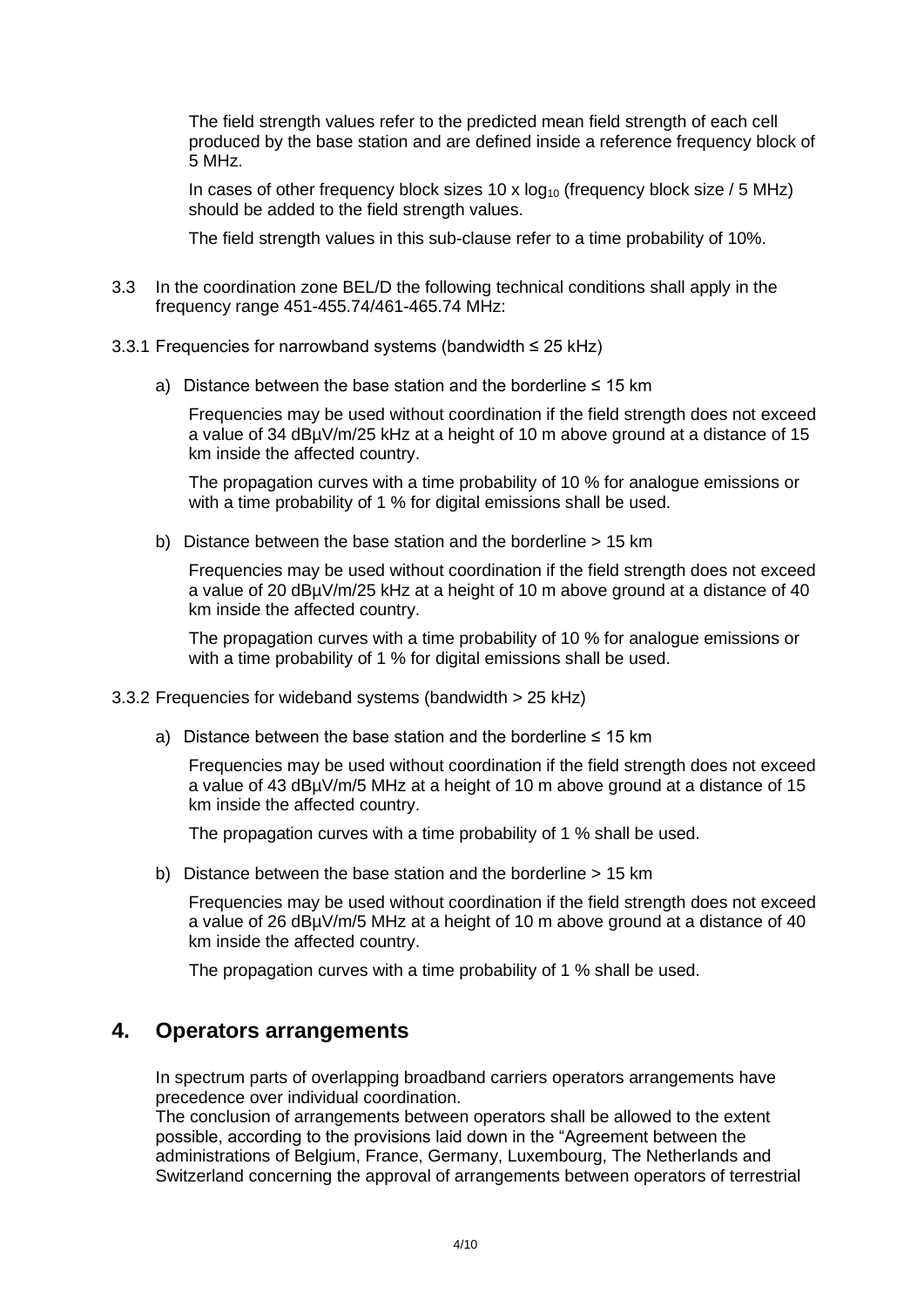systems capable of providing electronic communications services" done at Brussels on 11<sup>th</sup> October 2011.

#### **5. Status of existing assignments**

This additional Agreement shall not apply to existing assignments agreed between administrations prior to this additional Agreement. Coordinated stations in the frequency range 450 - 470 MHz have to be protected until removal from service in accordance with their coordination status. Possible harmful interference caused by them shall be accepted.

#### **6. Revision of the Agreement**

With the consent of the other Administrations, the text of this additional Agreement may be modified at the request of one of the signatory Administrations where such a modification becomes necessary in the light of administrative, regulatory or technical developments.

Notably the signatory Administrations agree to inform each other annually or promptly about intended refarming of narrowband applications, which will lead to increased spectrum portions to be used by broadband systems.

#### **7. Withdrawal of the Agreement**

Each Administration may withdraw from this additional Agreement subject to 6 months' notice.

#### **8. Languages of the Agreement**

This additional Agreement exists in the English language only. One original version is handed over to each signatory Administration.

#### **9. Revocation of previous Agreement**

The Additional Agreement between the Administrations of Belgium and Germany on frequency co-ordination in the bands 451,000 - 455,740 and 461,000 - 465,740 MHz, Brussels 01.03.2005 is abrogated.

Existing stations in line with the previous agreement may continue to operate until their switch-off.

#### **10. Date of entry into force**

This additional Agreement enters into force on 1<sup>st</sup> July 2021.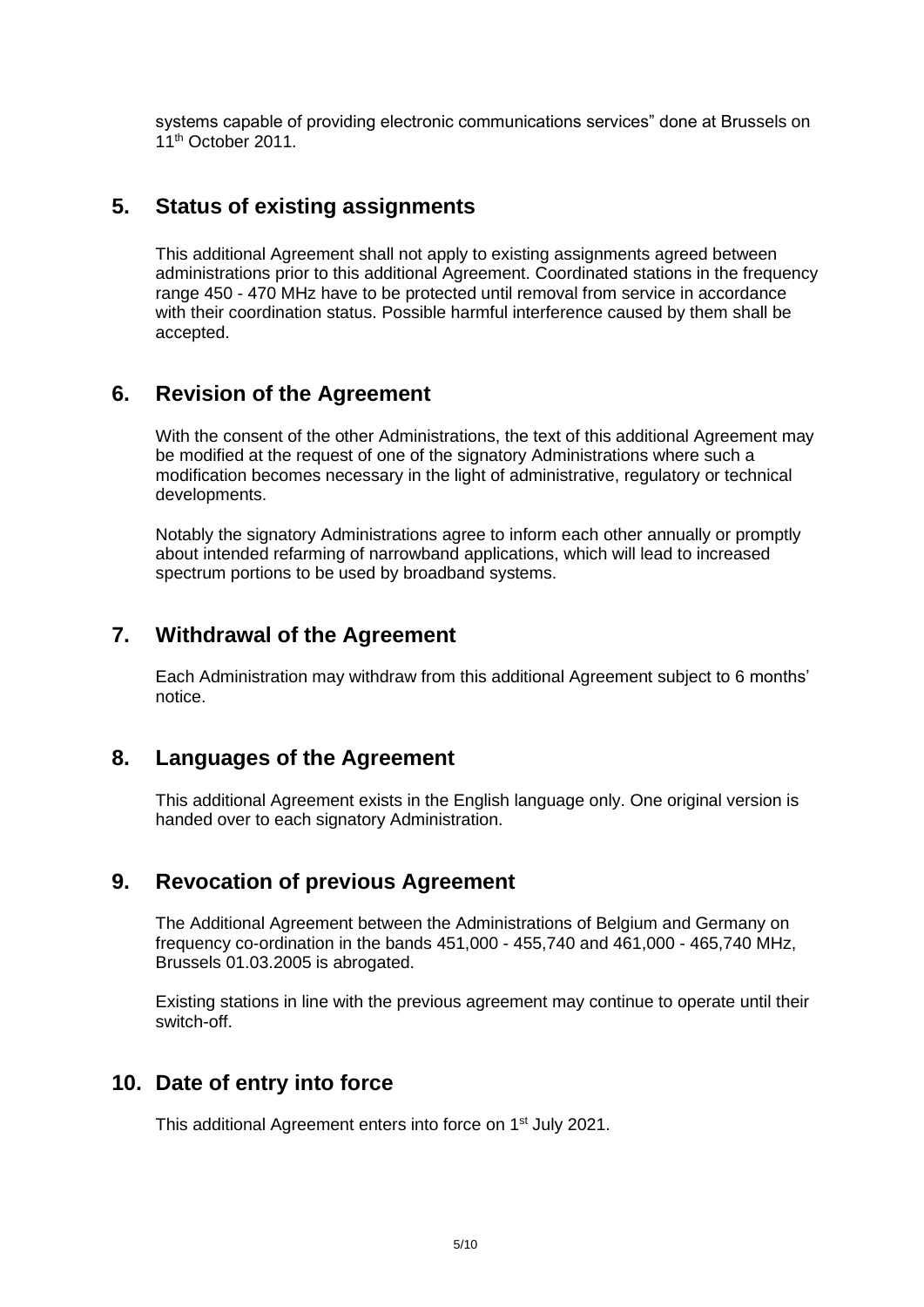# **11. Signature of the Agreement**

Done by correspondence.

For BELGIUM Belgian Institute for Postal Services and Telecommunications On behalf of the BIPT Council Mr. A. Debaize

For GERMANY Bundesnetzagentur Mr. J. Franke

For THE NETHERLANDS Agentschap Telecom \_\_\_\_\_\_\_\_\_\_\_\_\_\_\_\_\_\_\_\_\_\_\_\_ Mrs. M. Tjoelker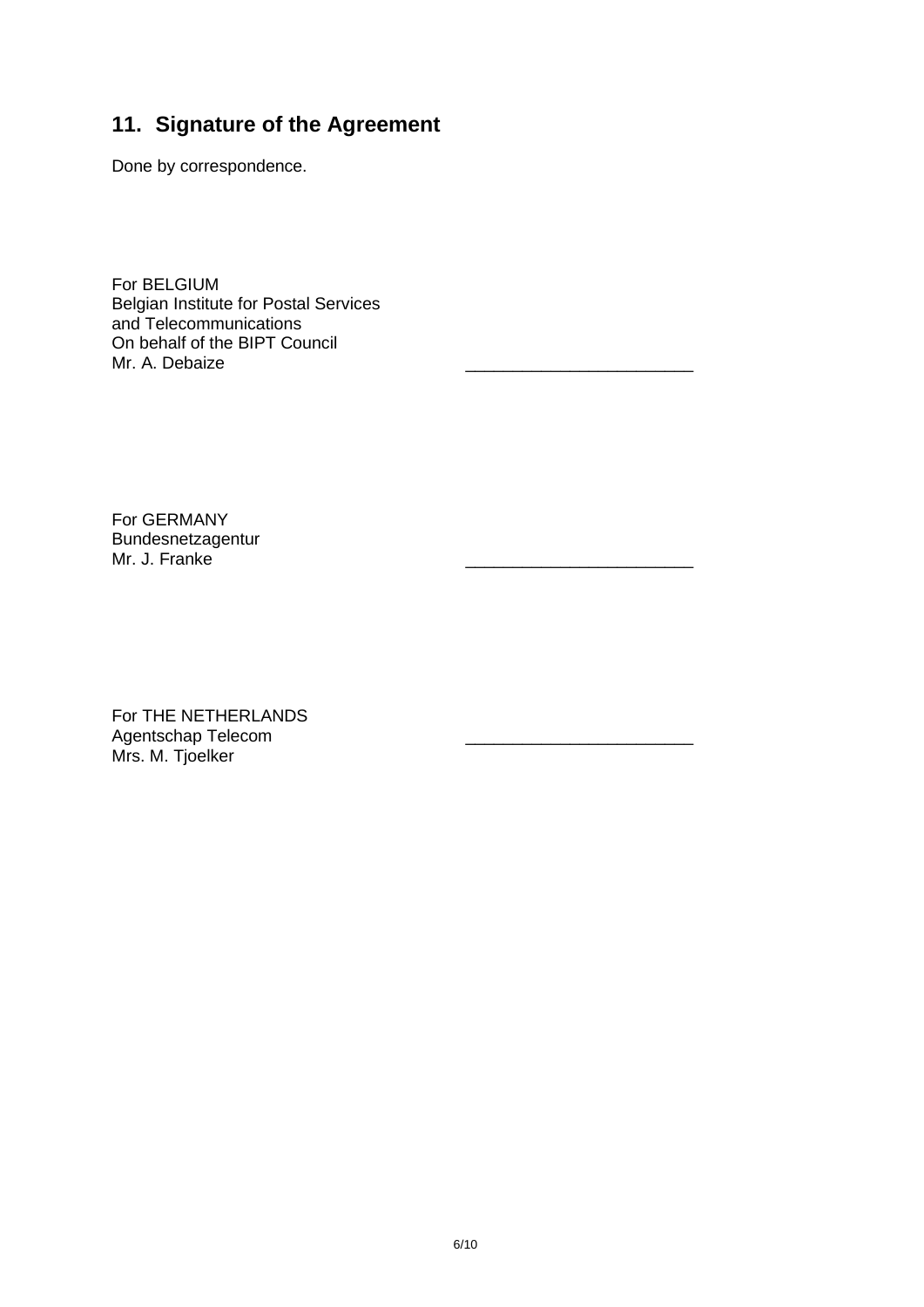**Annex 1**: Spectrum usage as of 1Q/2021 in Belgium

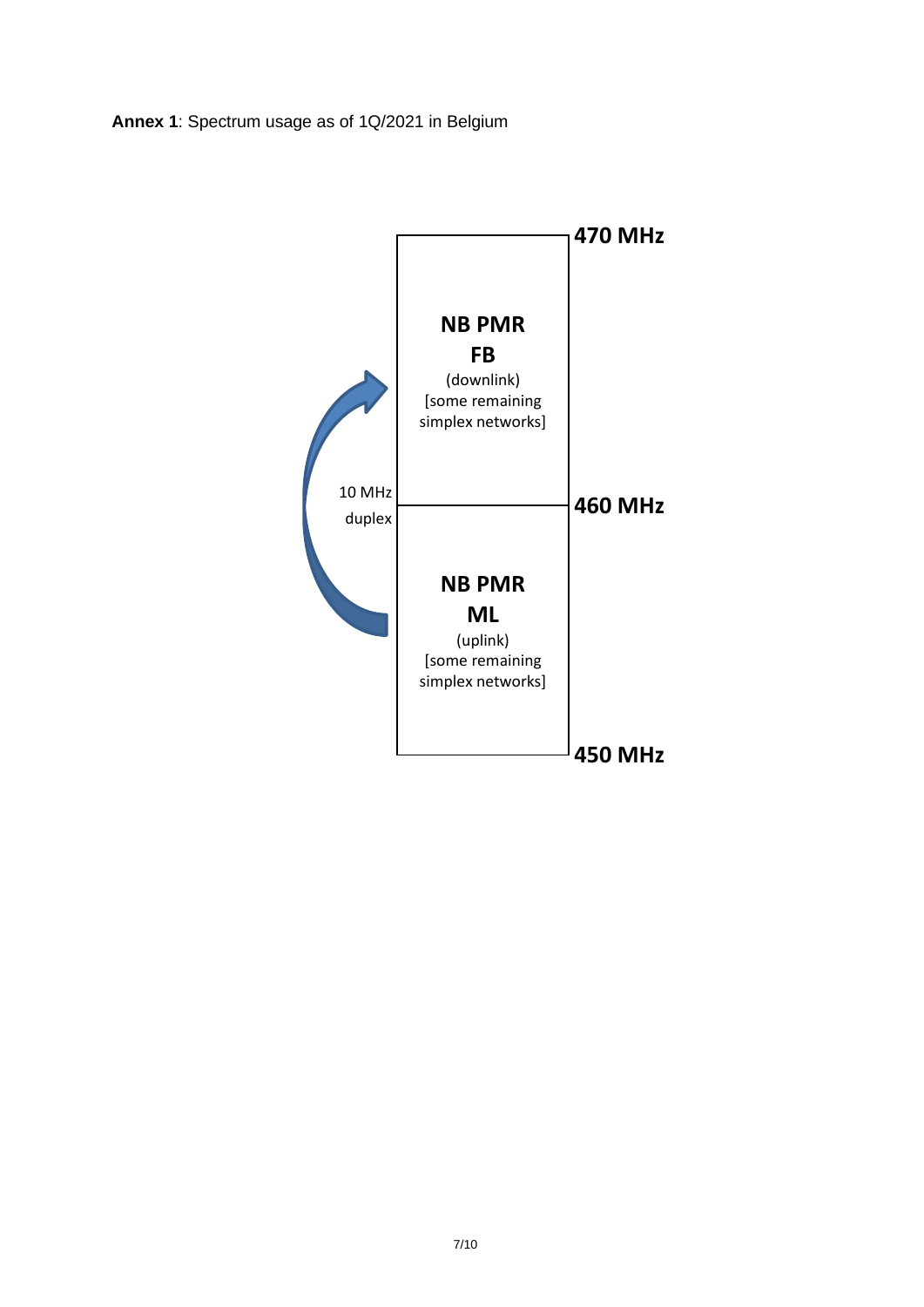

#### **Annex 2**: Spectrum usage as of 1Q/2021 in Germany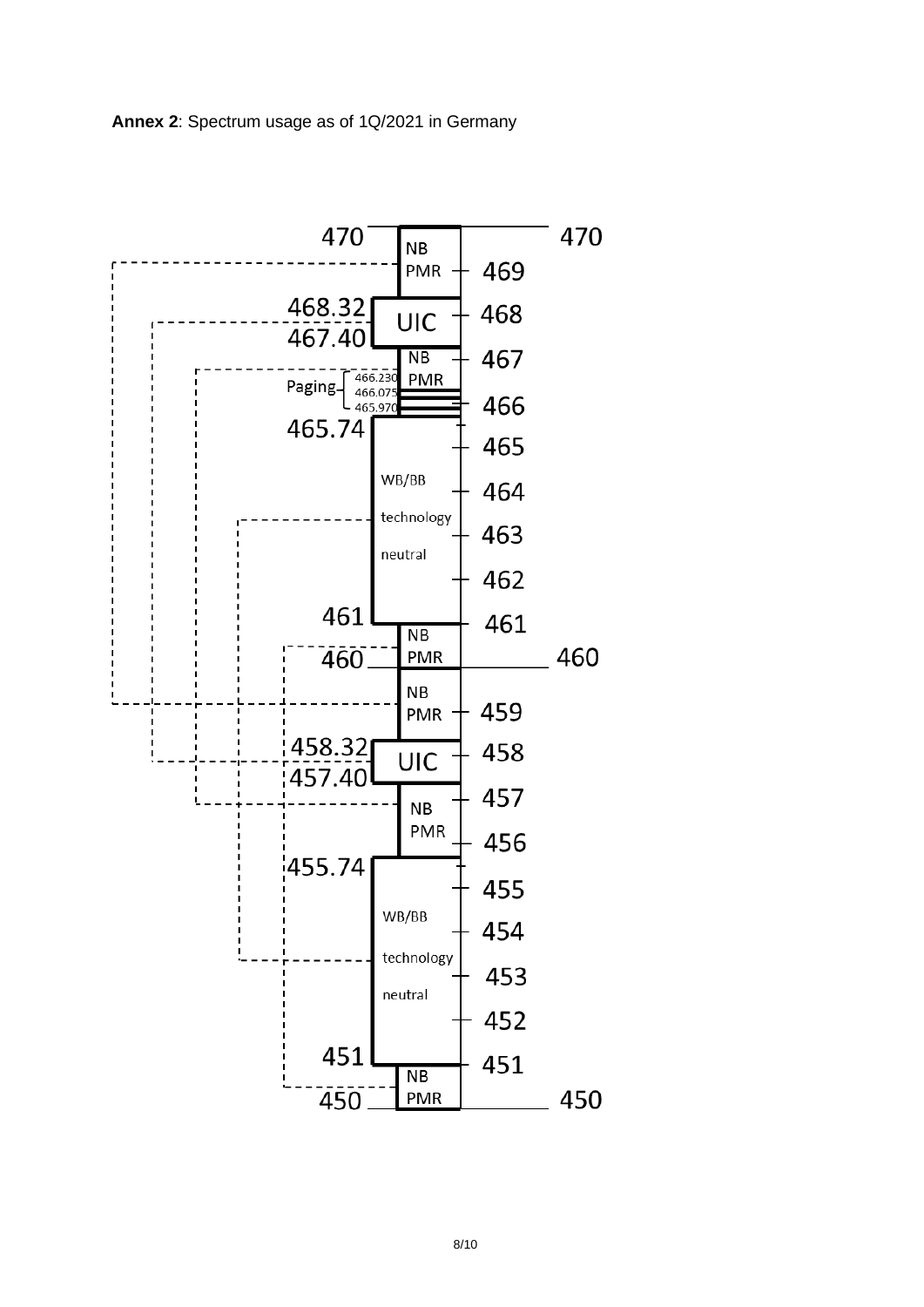